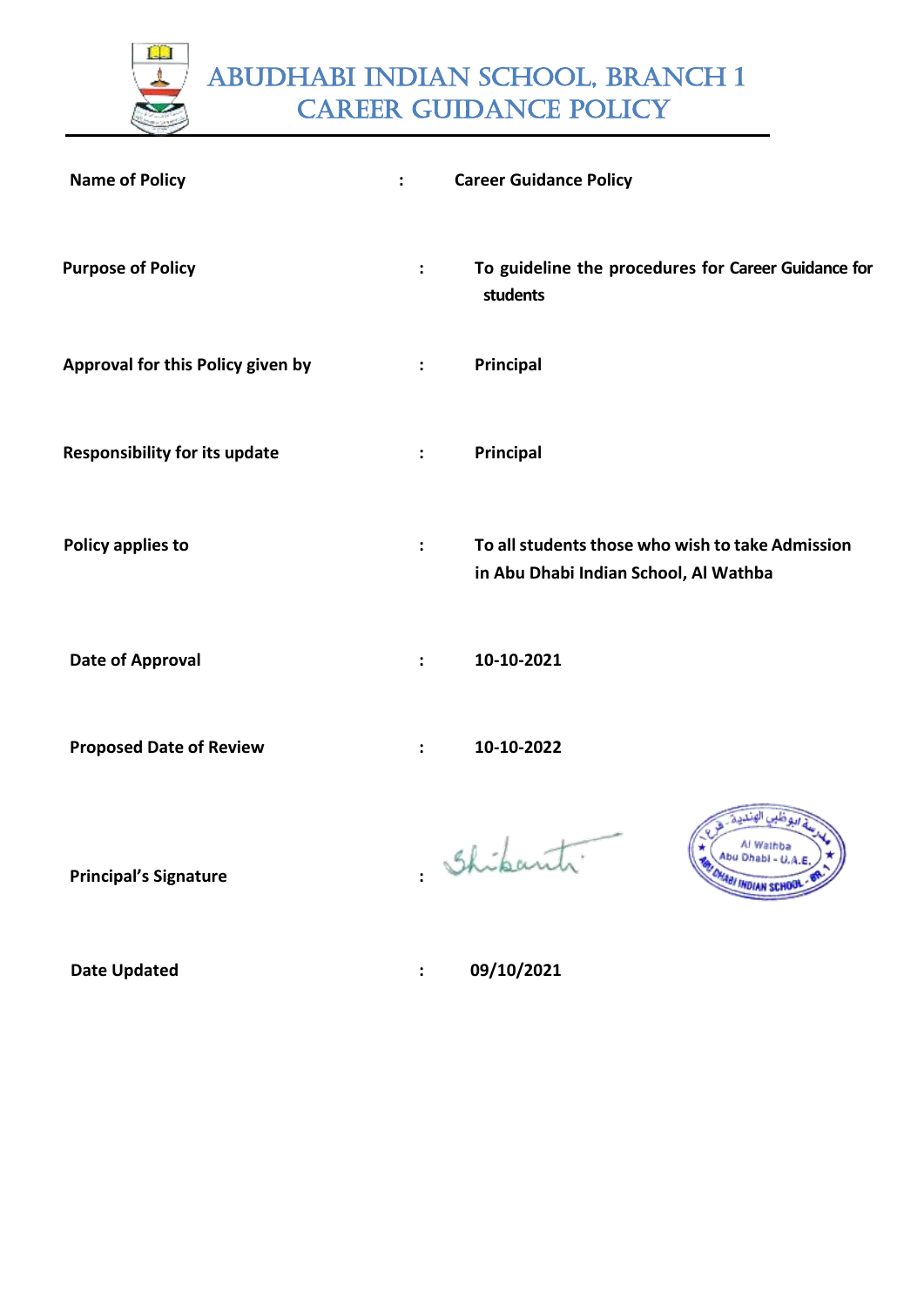

# ABU DHABI INDIAN SCHOOL-BRANCH 1, AL WATHBA

# **Contents**

- 1. Aims and Objectives
- 2. Definitions
- 3. Roles and Responsibilities
- 4. Career Guidance Provisions
- 5. Links with other policies and documents
- 6. Appendix A: Career Guidance requisition form

# **Introduction**

Career Counselling is about understanding the value and role of education in shaping up the future. As careers diversify, career choices and therefore career guidance are becoming both more important and more demanding.

In face of the unprecedented pace of changes worldwide with the advent of information technology and explosive growth of knowledge, our education system aims to develop students' knowledge, adaptability, creativity, independent thinking and life-long learning capabilities so that they can be better prepared to make informed and responsible choices and thus be able to make the best of the opportunities ahead.

## Career guidance has two main elements:

Career education: In which students learn about the world of work and develop career management skills through classroom teaching, and through other activities such as internships.

Individual career advice: On a one-to-one basis, providing specific advice on career decisions upon request (Appendix A – Career Guidance Requisition form). Both elements are underpinned by career information on courses and career pathways.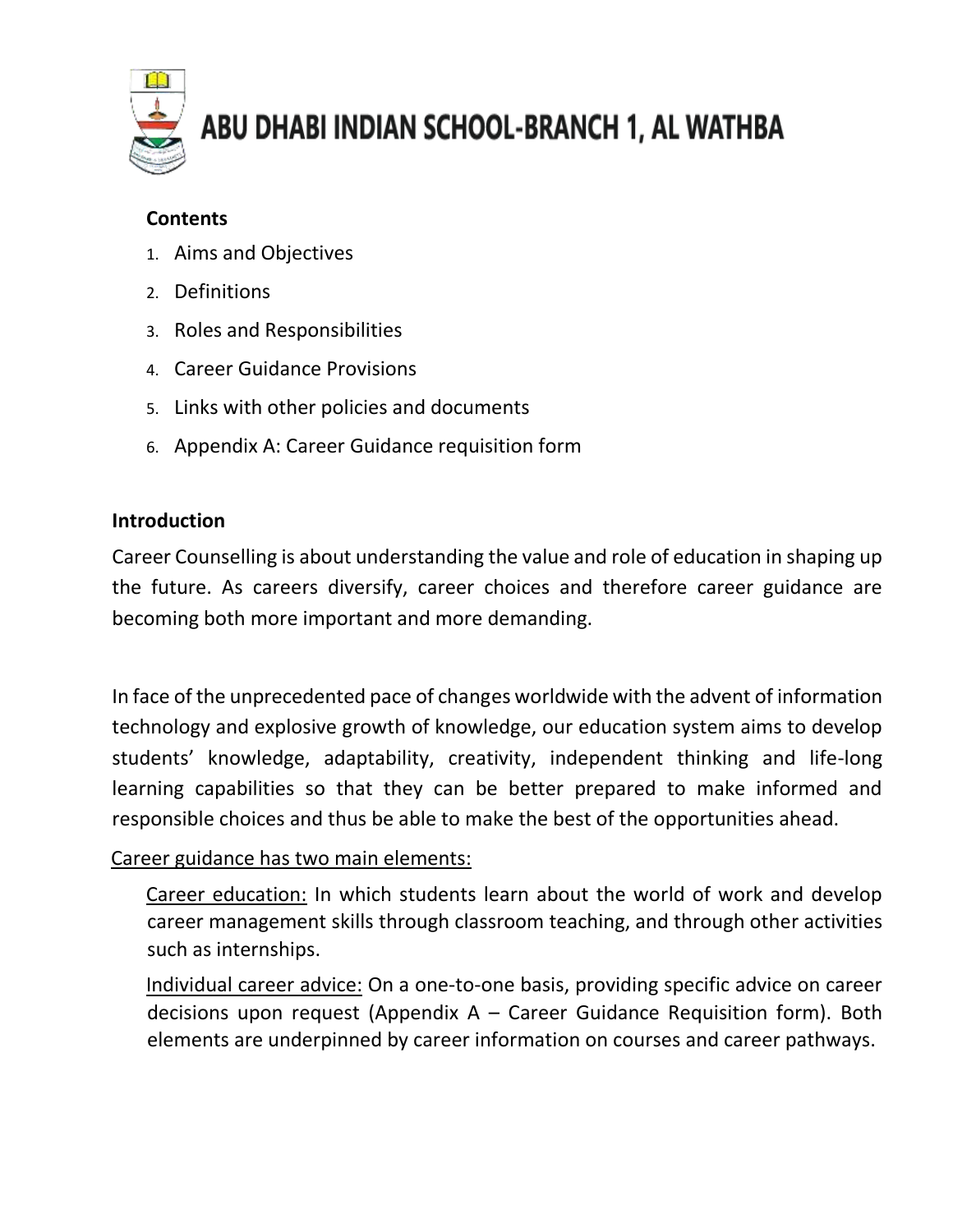## **Aims and Objectives**

- 1 .Individual Sessions & Career Forms: to guide, advice and counsel.
- 2. Career Assemblies: Information on Career pathways.
- 3. Career Fair: Introducing Education Providers & Consultants.
- 4. Application Process: To guide the students through various application process, Personal Statements and Letter of Recommendations.
- 6. Career support for Students with Determination.

## **Definitions**

- 1. Career: The sequence and variety of work roles (paid and unpaid), which one undertakes throughout a lifetime to actualize one's potential; career includes life roles, leisure activities, learning and work.
- 2. Career assessment: Involves administration and interpretation of a variety of formal or informal techniques or instruments (whether qualitative or quantitative) to help individuals gain an understanding of their skills, abilities, attitudes, interests, achievements, knowledge, experiences, personal style, learning style, work values, and lifestyle needs.
- 3. Career counselling: An intensive service that focuses on the interaction between an individual/a small group and the career guidance counsellor, aiming at helping individuals to explore personal issues in careers.
- 4. Career guidance: An inclusive term which usually describes a range of interventions including career education and counselling, that help students to develop and use knowledge, skills, and attitudes in making decisions on their study and/or work options and life roles.
- 5. Career information: A broad term, referring to information (including printed, electronic, personal contacts and other resources) that assists the process of life planning.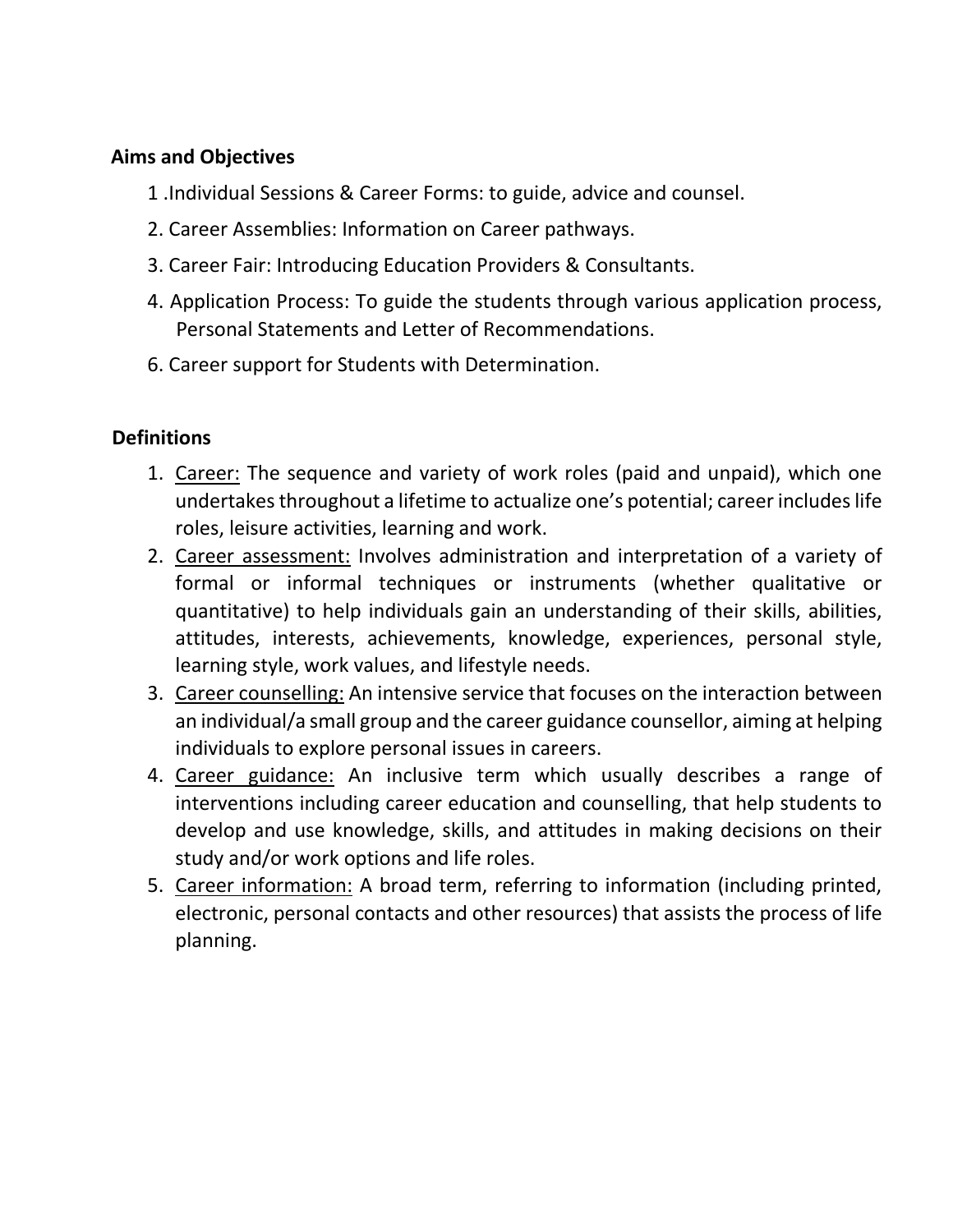#### **Roles and Responsibilities**

School Career Guidance Team may consist of the following members:

• Principal, Head Mistress, Senior School Supervisor, Career Counselors, class teachers and subject teachers.

Co-ordination - To collect, update and disseminate effectively all kinds of career information to support students, parents, teachers, and school leaders in career guidance service

To liaise/forge strong partnership with parents, teachers, school leaders, further studies institutions for students with determination.

Advisory - to advise students individually and in groups, identify their career development problems and needs and coach them to find, develop and review their personal plans and career goals. To advise students to develop appropriate work attitude/reflective thinking skills in them.

Education - to draw up school based policy and implementation strategies on career guidance, plan and initiate comprehensive, relevant and timely career guidance programs for students; conduct career assessments;

#### **Career Guidance Provisions**

Career Guidance at ADIS Al Wathba is a platform for students of Grades 11 and 12 is designed to increase their awareness about diverse career paths and universities. Students will have access to an exhaustive repository that takes them beyond their limited purview of careers, and informs them about the endless career opportunities that exist in a particular field. Using a blend of sophisticated psychometrics, artificial intelligence, and analytics, students will be helped to take well-informed career decisions.

Students will also receive reminders about application deadlines and entrance examination dates for their preferred courses.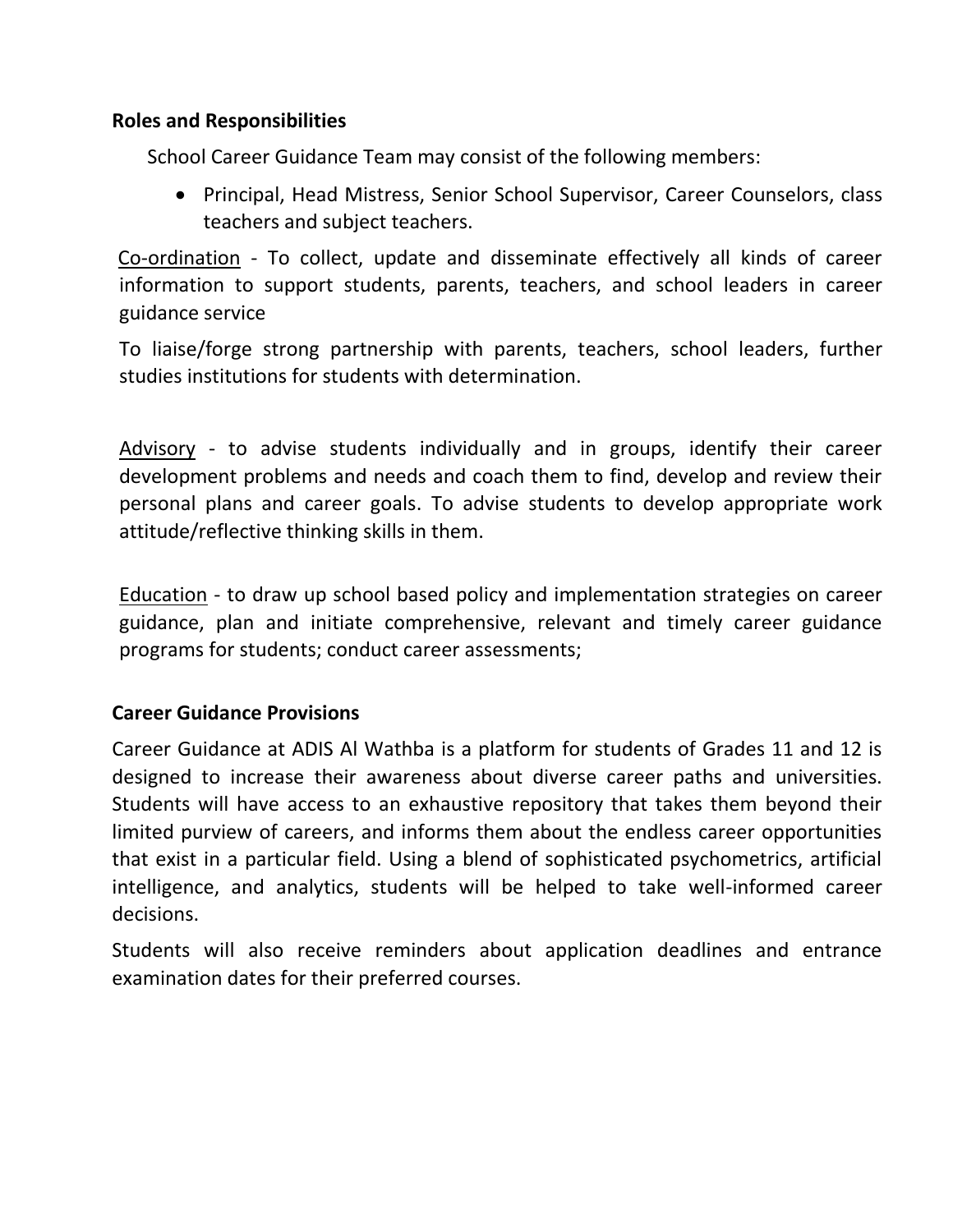## **Links with other Policies**

This policy is underpinned by the school's policies for Teaching, Learning & Assessment, Health and Safety and Special Needs.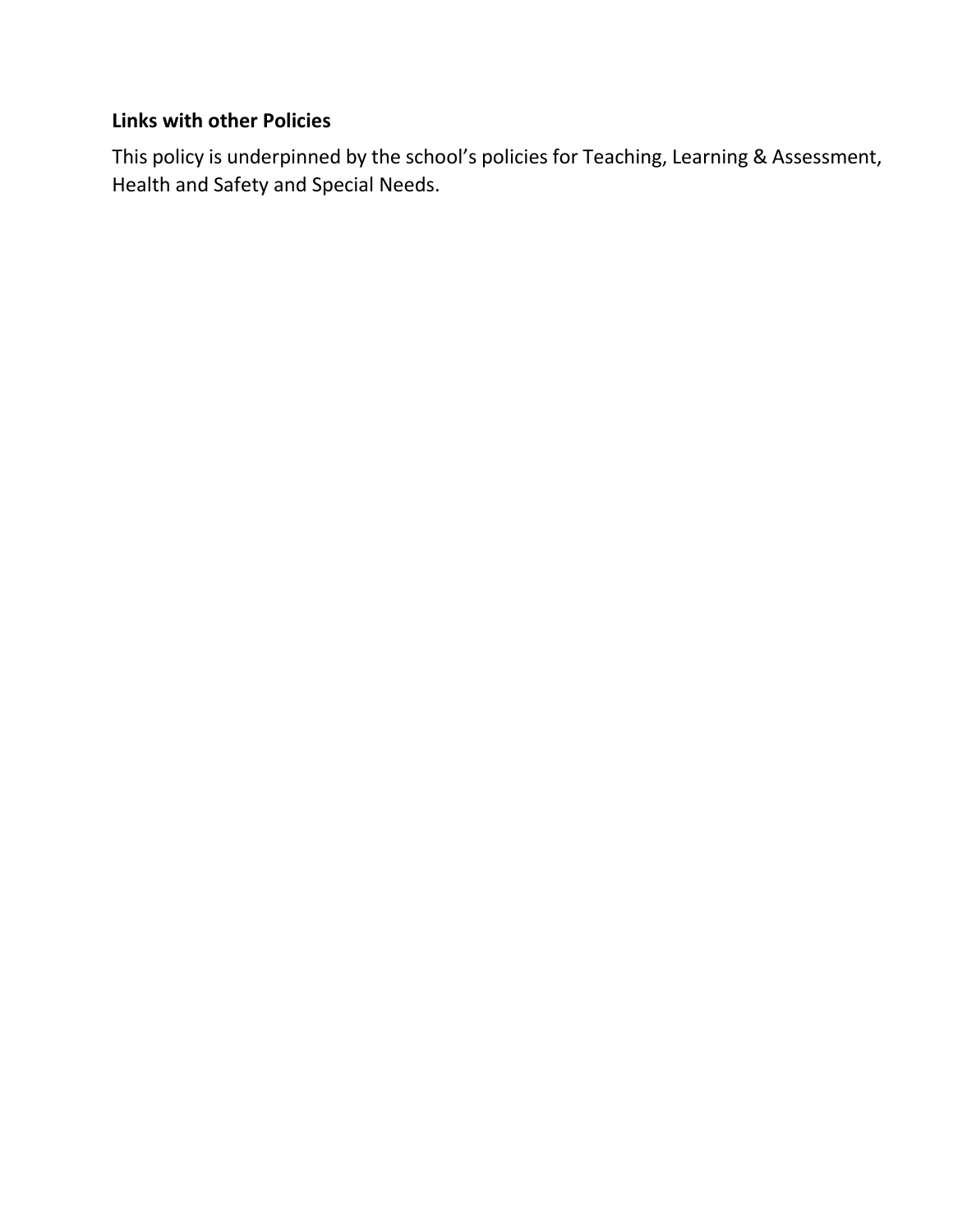

ABU DHABI INDIAN SCHOOL-BRANCH 1, AL WATHBA

#### **APPENDIX A**

# **Career Guidance Requisition Form**

| Name of the student:                        |                                                                          |                |
|---------------------------------------------|--------------------------------------------------------------------------|----------------|
| Grade/Sec:                                  | <b>Gender: Male/Female</b>                                               | Date of Birth: |
| <b>Chosen Subjects:</b>                     |                                                                          |                |
|                                             | <b>Counselling required for: Stream Selection / University selection</b> |                |
| <b>Interests and hobbies:</b>               |                                                                          |                |
|                                             |                                                                          |                |
| <b>Father's Profession:</b>                 |                                                                          |                |
| <b>Mother's Profession:</b>                 |                                                                          |                |
| <b>Preferred Country for study:</b>         |                                                                          |                |
| Preferred Counselling type: Email/In person |                                                                          |                |
| Email address:                              |                                                                          |                |
| Phone number:                               |                                                                          |                |
|                                             | Information needed for any particular University: Yes/No                 |                |
| If yes, names of the Universities:          |                                                                          |                |
|                                             | 1.                                                                       |                |
|                                             | 2.                                                                       |                |
|                                             | 3.                                                                       |                |
|                                             |                                                                          |                |

#### **What particular degree you aim for**

Choice 1:

Choice 2:

Choice 3: